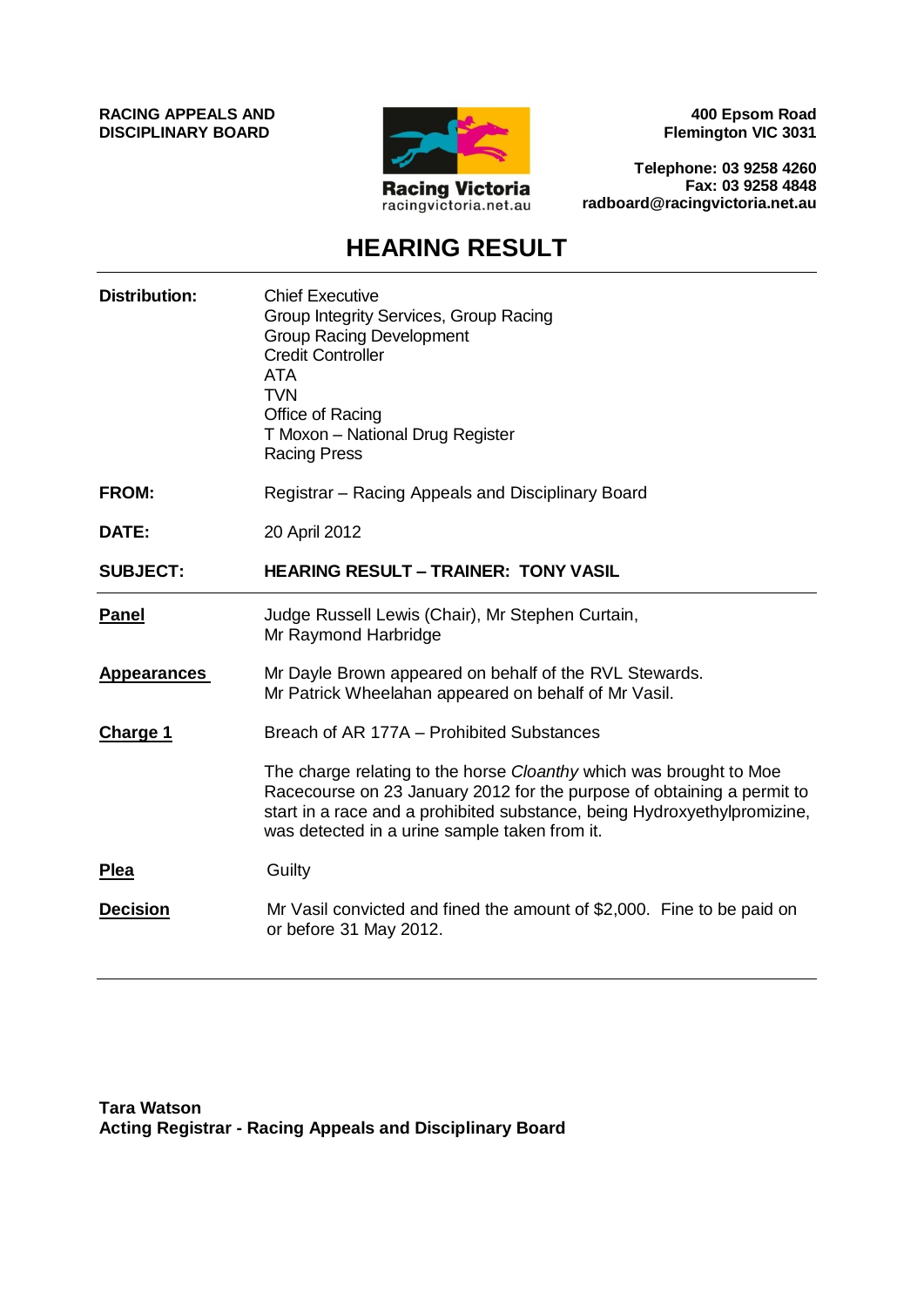# **TRANSCRIPT OF PROCEEDINGS**

## **RACING APPEALS AND DISCIPLINARY BOARD**

\_\_\_\_\_\_\_\_\_\_\_\_\_\_\_\_\_\_\_\_\_\_\_\_\_\_\_\_\_\_\_\_\_\_\_\_\_\_\_\_\_\_\_\_\_\_\_\_\_\_\_\_\_\_\_\_\_\_\_\_\_\_\_

**HIS HONOUR JUDGE R.P.L. LEWIS, Chairman MR S. CURTAIN MR R. HARBRIDGE**

#### **EXTRACT OF PROCEEDINGS**

#### **DECISION**

**TRAINER: TONY VASIL**

**MELBOURNE**

### **FRIDAY, 20 APRIL 2012**

MR D. BROWN appeared on behalf of the RVL Stewards

MR P. WHEELAHAN appeared on behalf of Mr A. Vasil